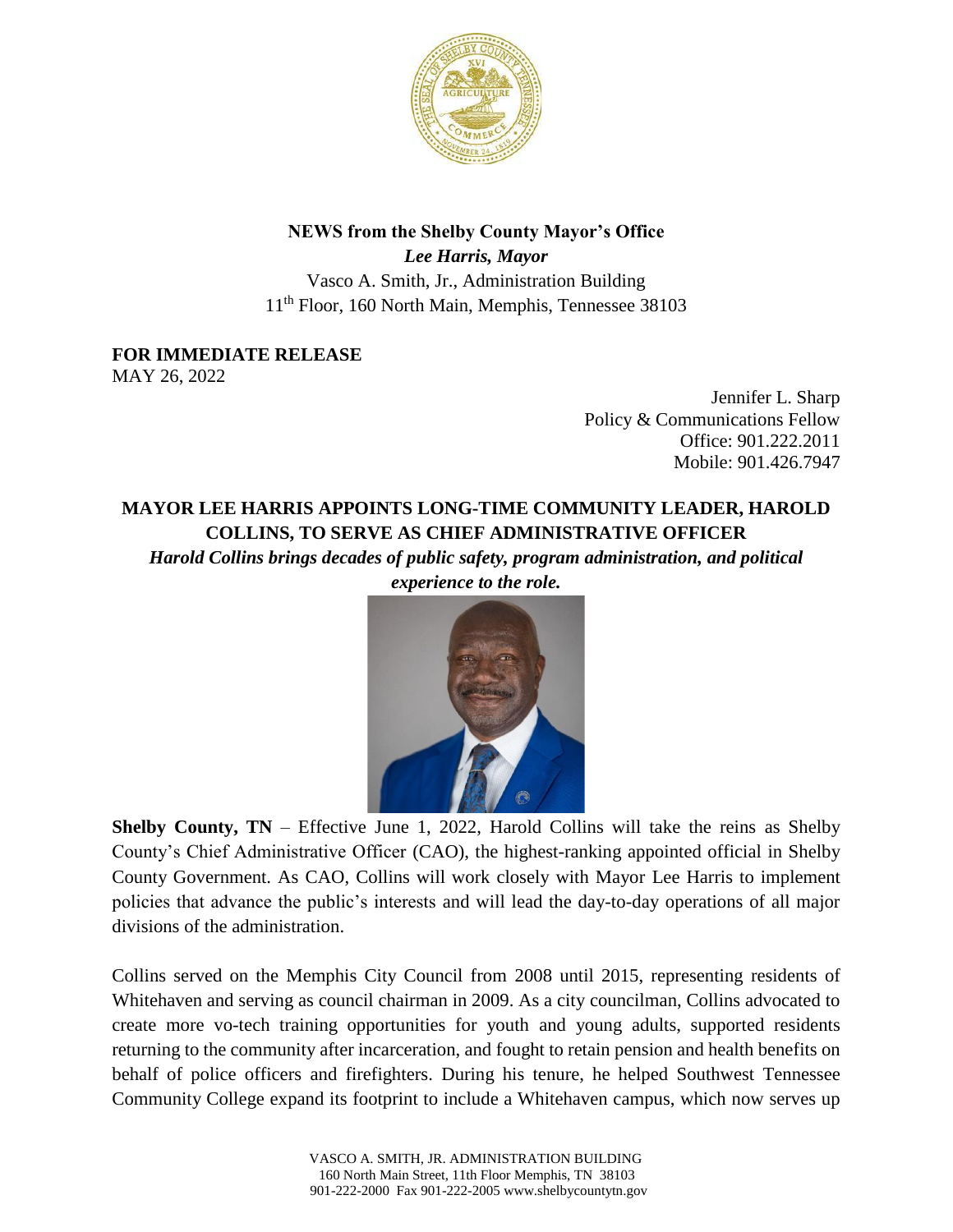

to 1,500 high school and college students through a vocational and technical learning center in southwest Shelby County.

Collins currently serves as deputy director of the Shelby County Division of Corrections, where he develops and leads programs to prepare inmates for their return to society. He previously was appointed by Mayor Harris to lead the Shelby County Office of Re-Entry, where he created the office's first small engine repair program, an earn-while-you-learn apprenticeship program for residents with criminal histories. He also secured over \$1,000,000 in grants to support workforce training and earned national recognition for creating a soft skill training program to help recent offenders prepare for life after incarceration. Prior to joining Mayor Harris' administration, Collins served as vice president of community engagement at the Memphis-Shelby County Crime Commission for three years and as a special assistant to the district attorney general for twelve years.

**Shelby County Mayor Lee Harris:** "I am excited that Harold Collins has agreed to accept the position of chief administrative officer in this administration. Harold is dedicated to public service and has been an asset to Shelby County Government at the Office of Re-Entry and with the Division of Corrections. His long history of service, integrity, and commitment to this community are what make him a great leader for this role."

**Harold Collins:** "This is a once-in-a-lifetime opportunity to serve the residents of Shelby County, and I consider it a tremendous honor to have the confidence of Mayor Lee Harris. I look forward to joining in pursuit of his goal to lift up Shelby Countians. I am excited to serve."

Support for Harold Collins' appointment as the county's CAO comes from members of the business community, public sector, philanthropic partners, neighborhood leaders, union partners, and Democratic party officials.

**TaJuan Stout-Mitchell, former Memphis City Council Chairwoman:** "I've known Harold Collins for over three decades and consider him a man of character and a man of his word. He loves this community and looks for opportunities to serve others. Years ago, I watched Harold and then-Councilman Lee Harris develop a bond over their shared goal of supporting our community, and I really respect Mayor Harris for recognizing their similarities and identifying a capable coconspirator to help advance the kinds of issues that will make lives better."

**George Little, Acting Secretary of the Pennsylvania Department of Corrections:** "Harold Collins is the perfect person to serve Shelby County in this role. I've watched him grow in his service over the years, developing strong skills in criminal justice, education, and management.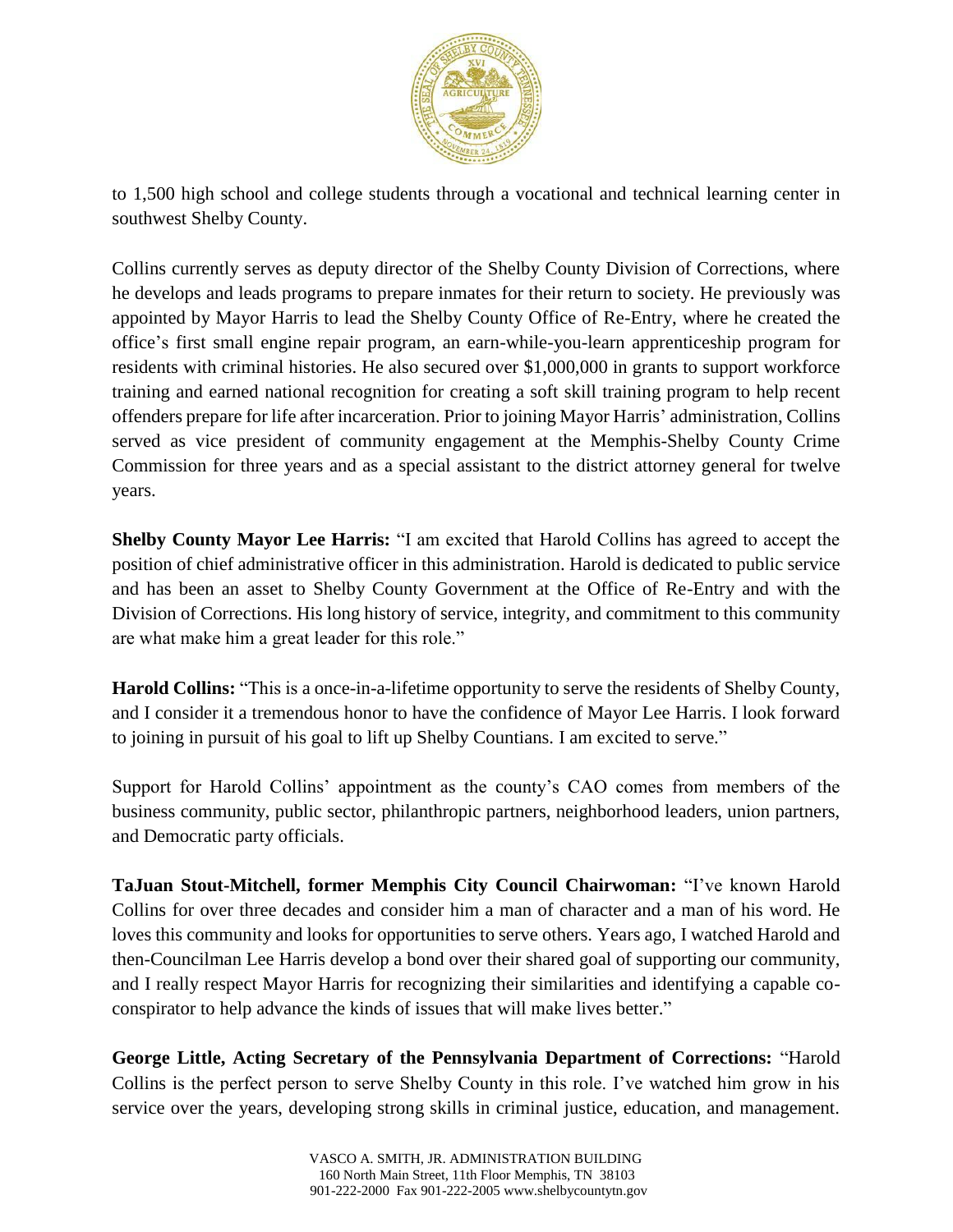

His skills are a perfect complement to Mayor Harris' vision, and the residents of Shelby County will be well served."

**Bobby White, Chief Public Policy Officer at the Greater Memphis Chamber:** "Harold will be great in this role. His experience as a city councilman will be extremely beneficial in the administration's work to build consensus with members of the Shelby County Commission on projects of importance. In particular, I am encouraged to know of Harold's sensitivity to the workforce challenges facing employers and his past efforts to support and prepare workers for job and career opportunities."

**Hendrell Remus, Chairman of the Shelby County Democratic Party:** "Harold Collins is indeed the right person for this role. His selection to serve as CAO is yet another example of Mayor Harris making a concerted effort to ensure that Shelby County is set on a more progressive and prosperous trajectory. Harold has been a reliable mentor and advisor to so many of us who have ascended to leadership roles. His depth of knowledge and understanding of socio-economic issues, infrastructure needs, and a whole community approach to health and safety will be on full display as he helps to build a stronger Shelby County."

**Tomeka Hart Wigginton, former Memphis City Councilwoman and Managing Director of Blue Meridian Partners:** "Harold Collins is an excellent choice as CAO of Shelby County. He's a visionary leader with vast experience in local government management. He's a visionary and strategic thinker, and he understands the importance of collaboration, collective impact, and community-based decision-making. Harold will be an asset to county government leadership."

**Thomas Malone, President of the Memphis Fire Fighters Association:** "On the behalf of the Memphis Fire Fighters Association, I want to personally congratulate Harold Collins on his new role with Shelby County Government. I could not think of a better person to assume the responsibilities of the chief administrative officer."

**Hazel Moore, Community Leader and "Mayor of Whitehaven":** "I have known and worked with Harold Collins for years and I know how hard he worked as a Memphis City Council member for the Whitehaven community. I know that he will do a wonderful job in his new role as the chief administrative officer for Mayor Lee Harris."

**Gail Floyd-Tyree, Executive Director of AFSCME Local 1733:** "Our labor union represents a significant number of employees with the Division of Corrections, so I've worked directly with Harold Collins. It is gratifying to see his advancement within Shelby County Government. He is an excellent choice for CAO."